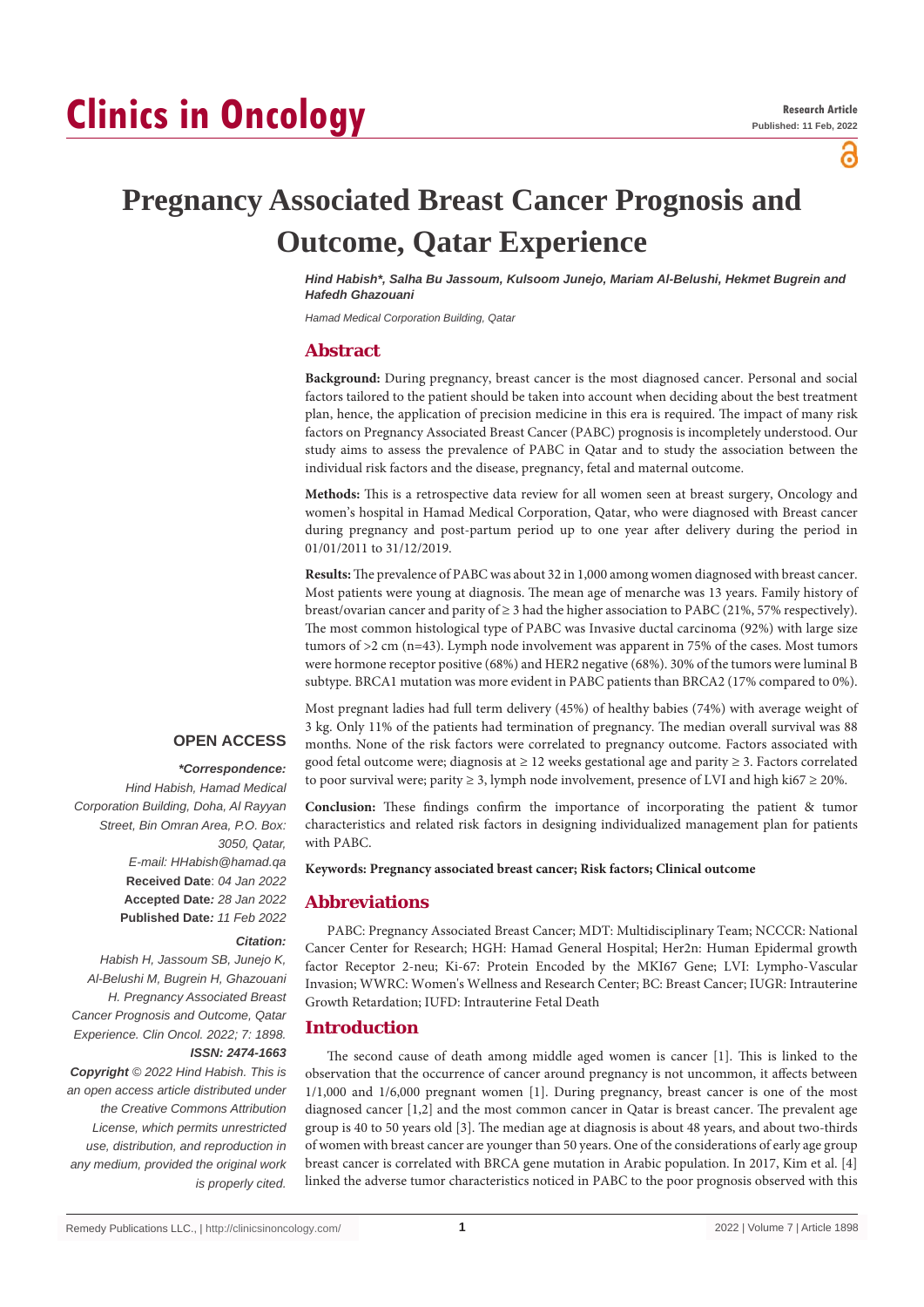#### type of tumors.

As more women start childbearing after age of 30, it is expected that more cases of breast cancer during pregnancy will be diagnosed [1,2,5]. Despite breast clinical examination, delay in diagnosis with nodal involvement is noticed in about 70% of cases [1]. The diagnosis of breast cancer around pregnancy carries many worries both for the patient and for the medical team; termination of pregnancy is not generally used as it does not lead to a better prognosis [1]. Chemotherapy is contraindicated during the first trimester [1]. Loibl et al. [2] concluded that surgery can be used as it is relatively safe in pregnancy. During the  $2<sup>nd</sup>$  and  $3<sup>rd</sup>$  trimesters of pregnancy, Anthracycline-based chemotherapy is a safe option. Hormonal therapy and Radiotherapy can't be used till after delivery [1,2,6-8]. Due to the limited data available, the use of systemic treatment such as tamoxifen, taxanes and trastuzumab is not recommended. Hence, delay in the treatment is often seen.

In all cases, a multidisciplinary meeting among obstetricians, gynecologists, surgical oncologists, radiation oncologists and medical oncologists is needed to reach to the optimal way to treat these patients. For the medical team; personal, medical, religious and social factors should be considered when deciding about the treatment plan. Moreover, the lack of large randomized trials and cohort studies in this era in the medical literature makes it more difficult for the clinicians to decide about the best plan of care.

Despite the increasing number of cases diagnosed with pregnancy-associated breast cancer [9,10], it is still under studied, especially in the Middle East region. The impact of many factors on PABC prognosis, such as: Age at diagnosis, tumor characteristics and BRCA gene mutations, is incompletely understood.

Our study aims to assess the prevalence of PABC in Qatar and to study the association between the proposed risk factors and the disease, pregnancy and fetal outcome.

This is a retrospective data review of all women referred to breast MDT, Medical Oncology in NCCCR and breast clinic in HGH in Qatar who are diagnosed with breast cancer during pregnancy and up to one year after delivery or during lactation.

This study will help optimize breast cancer care and management in PABC cases and developed data base for future research in these population.

# **Methodology**

#### **Objectives**

The primary objective is to collect data on the prevalence of pregnancy associated breast cancer in Qatari population. And to assess prognosis and clinical outcomes for the patients, the fetus and the pregnancy.

Our secondary objective is to determine the risk factors associated with PABC outcome, for example: Age at diagnosis, stage at diagnosis, histopathological feature {Hormone receptors status, HER2neu, LVI, Grade of the disease, ki67} and BRCA gene results.

This is a retrospective data review of all women referred to breast MDT, Medical Oncology in National Cancer Center for Research and Breast Surgery Clinic in Hamad General Hospital in Qatar, who were diagnosed with breast cancer during pregnancy and up to one year after delivery or during lactation, in order to evaluate prevalence, related risk factors, prognosis and outcome of those patients, the pregnancy and the fetus.

We collected data available from 01/01/2011 to 31/12/2019. Breast cancer cases diagnosed after being seen in the breast surgery clinic in HMC, breast MDT and breast cancer medical oncology clinics NCCCR. Pregnant and lactation cases were diagnosed after being evaluated in Women's Wellness and Research Center (WWRC).

We collected data on patient demographics and history: Nationality, age at diagnosis, date of diagnosis, gestational age at diagnosis, duration of lactation/post-partum period at diagnosis, parity, related risk factors (family history of cancer, age of menarche, prior use of hormones) and prior breast feeding. Tumor characteristics (location, phenotype, grade, stage, tumor markers) were analyzed in addition to result of BRCA gene test. For the patient, we studied treatment received (including termination) and survival data. We also looked at pregnancy outcome (miscarriage, IUGR, IUFD, preterm delivery or full-term delivery) and fetal outcome (alive, alive with complications, birth weight, still birth).

All data were collected from the HMC patient medical records

#### **The definition of pregnancy-associated breast cancer**

PABC is defined as BC occurring during gestation and/or within one year after childbirth.

#### **Statistical analysis**

Descriptive statistics were used to summarize patient's demographic, epidemiological, clinical and laboratory characteristics. Frequencies and proportions were described for categorical variables, while median and range were performed for the continuous variables with normal distribution.

Intergroup difference was compared using the t test or Wilcoxon signed-rank test for continuous variables nonparametric variables, and the  $\chi^2$  test or Fisher exact test for categorical variables (e.g., gender), as appropriate. The impact of age, Gestational age at diagnosis, parity, family history, tumor grade, tumor size, number of positive LN, molecular subtype of the tumor, presence of LVI, ki67% and the presence/absence of BRCA ½ that influence survival was evaluated in the regression analysis. Correlation between variables was examined using Spearman and Pearson correlation coefficients. They looked at the correlation between risk factors and mortality.

Survival analyses were plotted by using the Kaplan-Meier method to determine the cumulative survival probability, and overall survival time was calculated from the time of diagnosis to the date of death from any cause or the date at which the pregnant women with breast cancer t was last known alive. Statistical significance is indicated by p-value of 0.05 or less. STATA version 12.0 (Statacorp, College Station, TX, USA) has been used for exploratory data analysis and descriptive statistics.

# **Results**

A total of 53 women were included in this retrospective study whom were pregnant or lactating (up to 1 year after delivery) at the time of breast cancer diagnosis.

#### **Prevalence of pregnancy associated breast cancer**

The total number of breast cancer cases diagnosed during the study period (2011-2019) is 1,503 and the total number of PABC diagnosed during the study period is 53.

The prevalence of pregnancy-associated breast cancer is about 32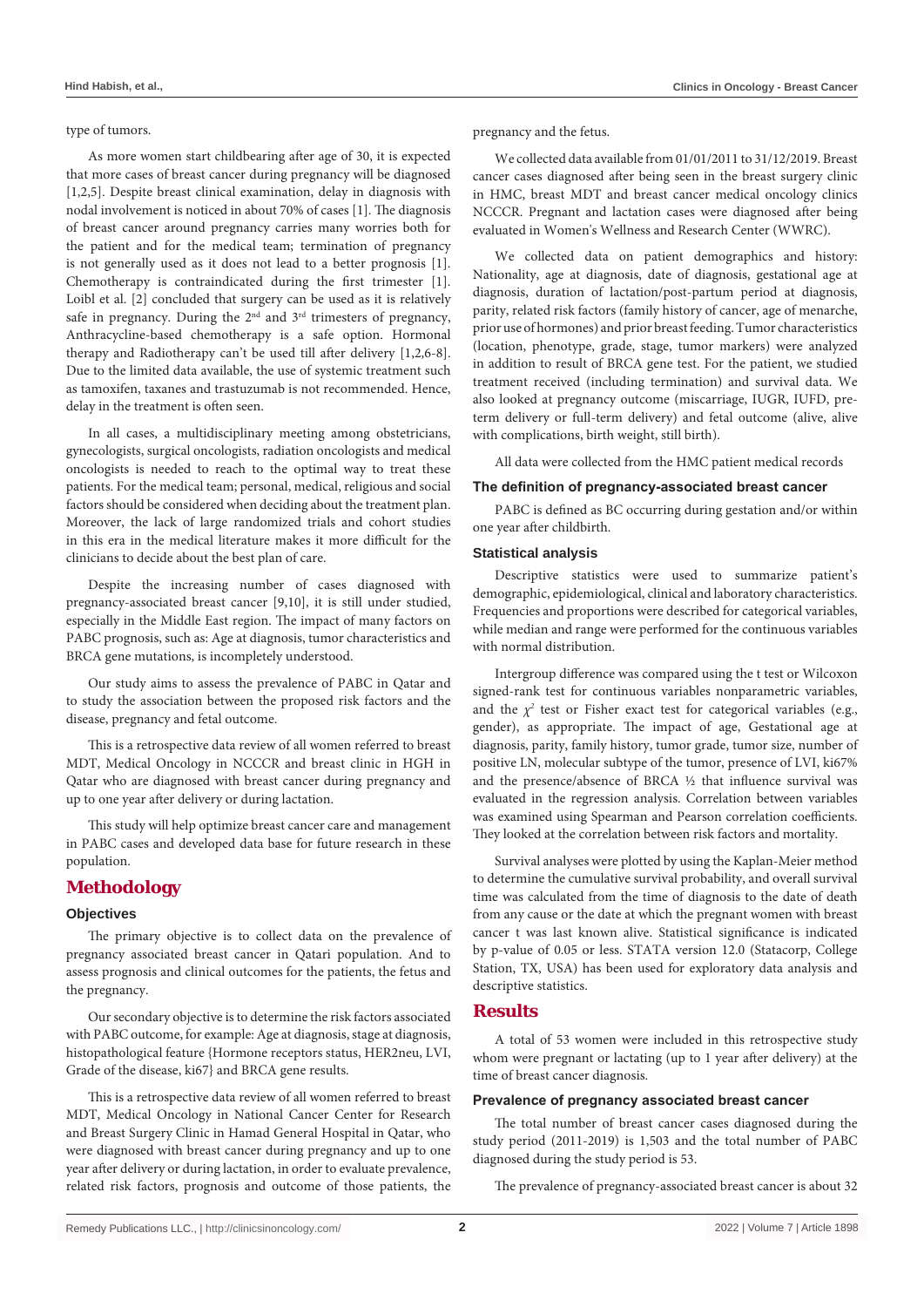

women diagnosed with breast cancer in Qatar 2011-2019.

**Table 1:** Characteristics of patients diagnosed with pregnancy associated breast cancer.

| Variables                                               | <b>Values</b>  |            |
|---------------------------------------------------------|----------------|------------|
| <b>Age of Diagnosis</b>                                 |                |            |
| <40 yrs                                                 | 39             | 74%        |
| $\geq 40$ yrs                                           | 14             | 26%        |
| Median/Range, yrs                                       |                | 36 (25-45) |
| <b>Gestational Age at Diagnosis</b>                     |                |            |
| <12 weeks                                               | 11             | 37%        |
| $\geq$ 12 weeks                                         | 19             | 63%        |
| Parity                                                  |                |            |
| $\Omega$                                                | 6              | 11%        |
| 1                                                       | 7              | 13%        |
| 2                                                       | 10             | 19%        |
| $\geq 3$                                                | 30             | 57%        |
| <b>Risk Factors</b>                                     |                |            |
| F/H(Yes)                                                | 11             | 21%        |
| Oral Contraceptive Pills (Yes)                          | $\overline{2}$ | 4%         |
| Clomide 9 (Yes)                                         | 1              | 2%         |
| IVF (Yes)                                               | $\Omega$       | 0%         |
| <b>Breast Feeding (Yes)</b>                             | 9              | 17%        |
| Age Of Menarche (Mean $\pm$ SD), yrs<br>$13.2 \pm 1.39$ |                |            |

in 1,000 among women diagnosed with breast cancer, ranged from 21 to 77 cases in 1,000 among women diagnosed with breast cancer (Figure 1).

# **Patient characteristics**

Our analysis showed that 39 patients (74%) were diagnosed below age 40 years. Most of the women in our cohort were Para 3 or more at the time of diagnosis (57%) and 63% were diagnosed at 12 weeks gestational age or later (Figure 2). Of the risk factors, family history of breast and/or ovarian cancer has the higher association to the diagnosis of PABC (21%) (Figure 3). The mean age of menarche among the study participants was 13 (Table 1).

#### **Tumor characteristics**

Review of the tumor characteristics of PABC in our cohort showed that Invasive ductal carcinoma is the most frequently occurring



**Figure 2:** Gestational age at breast cancer diagnosis for pregnant women diagnosed with breast cancer.





associated breast cancer.

histological type observed in 92% of cases. Most of the tumors are grade 2 (66%). Eight one percent of the tumors are large (more than 2 cm in size). Lymph node involvement is seen in 38 patients (75%) and only eight patients had metastases at the time of breast cancer diagnosis. Most of the tumors are stage II at diagnosis (53%) (Figure 4 and Table 2).

Tumors are found to be hormone receptor positive in 68% of cases and HER2 positive in 32%. The most common molecular subtype is luminal B subtype [with HR +ve & HER2 -ve expression & Ki67 of 20% or more] breast cancer observed in 30% of the patients.

Gene expression patterns for PABC in this analysis showed that 17% of the cases have BRCA1 mutation compared to none with BRCA2 mutation (Figure 5).

#### **Pregnancy, fetal and maternal outcome**

We found that 45% of pregnant women with breast cancer diagnosis had full term delivery (Figure 6). Seventy four percent of the ladies delivered a live healthy baby. The average birth weight was

cancer.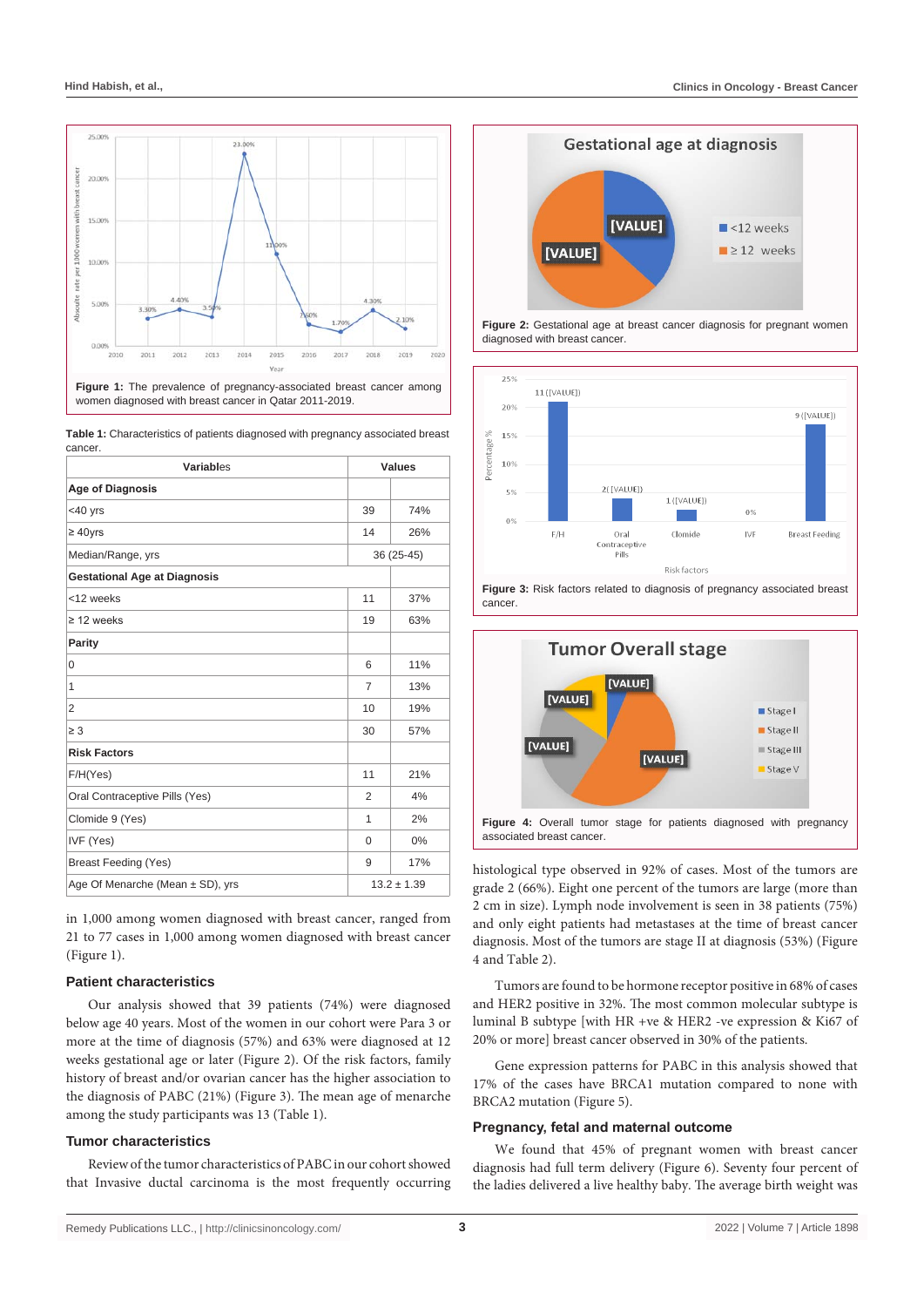

Figure 5: BRCA gene test for patients diagnosed with pregnancy associated breast cancer. (A) BRCA gene test doe/not done for patients. (B) BRCA gene test result for patients who had the test done.

**Table 2:** Tumor characteristics of patients diagnosed with pregnancy associated breast cancer. **LVI**

| breast cancer.<br><b>Tumor Phenotype</b> |    |       |
|------------------------------------------|----|-------|
| Invasive Ductal Carcinoma (IDC)          | 49 | 92%   |
| Ductal Carcinoma In Situ (DCIS)          | 0  | $0\%$ |
| Invasive Lobular Carcinoma (ILC)         | 1  | 2%    |
| Lobular Carcinoma In Situ (LCIS)         | 0  | 0%    |
| Others                                   | 3  | 6%    |
| <b>Tumor Grade</b>                       |    |       |
| 1                                        | 1  |       |
|                                          |    | 2%    |
| 2                                        | 35 | 66%   |
| 3                                        | 20 | 38%   |
| <b>Tumor Size T</b>                      |    |       |
| T1 ( $\geq$ 2 cm)                        | 9  | 17%   |
| $T2,3,4$ ( $>2$ cm)                      | 43 | 81%   |
| lymph node involvement (N)               |    |       |
| N0 (no LN involvement)                   | 13 | 25%   |
| N 1,2,3 (with LN involvement)            | 38 | 75%   |
| Metastases (M)                           |    |       |
| M0 (no metastases)                       | 45 | 85%   |
| M1 (with metastases)                     | 8  | 15%   |
| <b>Tumor overall stage</b>               |    |       |
| Stage I                                  | 3  | 6%    |
| Stage II                                 | 28 | 53%   |
| Stage III                                | 14 | 26%   |
| Stage V                                  | 8  | 15%   |
| <b>Hormone receptors</b>                 |    |       |
| Negative                                 | 17 | 32%   |
| Positive                                 | 36 | 68%   |
| HER-2                                    |    |       |
| Negative                                 | 36 | 68%   |
| Positive                                 | 17 | 32%   |
| ki67                                     |    |       |
| $\leq 20\%$                              | 17 | 32%   |
| >20%                                     | 29 | 55%   |
| N/A                                      | 7  | 13%   |
|                                          |    |       |

| LVI                                         |    |     |
|---------------------------------------------|----|-----|
| Negative                                    | 17 | 32% |
| Positive                                    | 15 | 28% |
| N/A                                         | 21 | 40% |
| <b>BC</b> molecular subtype                 |    |     |
| (luminal A) HR +ve, her -ve, ki67<20%       | 7  | 13% |
| (luminal B)HR +ve, her -ve, ki67 $\geq$ 20% | 16 | 30% |
| (HER 2 over expression) HR -ve, HER2 +ve    | 5  | 9%  |
| $HR +ve HFR2 +ve$                           | 12 | 23% |
| (triple negative) ER -ve, PR -ve, Her2 -ve  | 11 | 21% |
| Luminal type Ki67 not known                 | 2  | 4%  |



Figure 6: Pregnancy Outcome for patients diagnosed with pregnancy associated breast cancer.



3 kg. At latest clinical follow up, 43 patients were alive (81%). The Median follow up is 25 months and the median overall survival is 88 months (Figure 7). Most of the patients didn't have termination of the pregnancy (89%), all patients who had termination of their pregnancy was before 12 weeks gestational age (Table 3).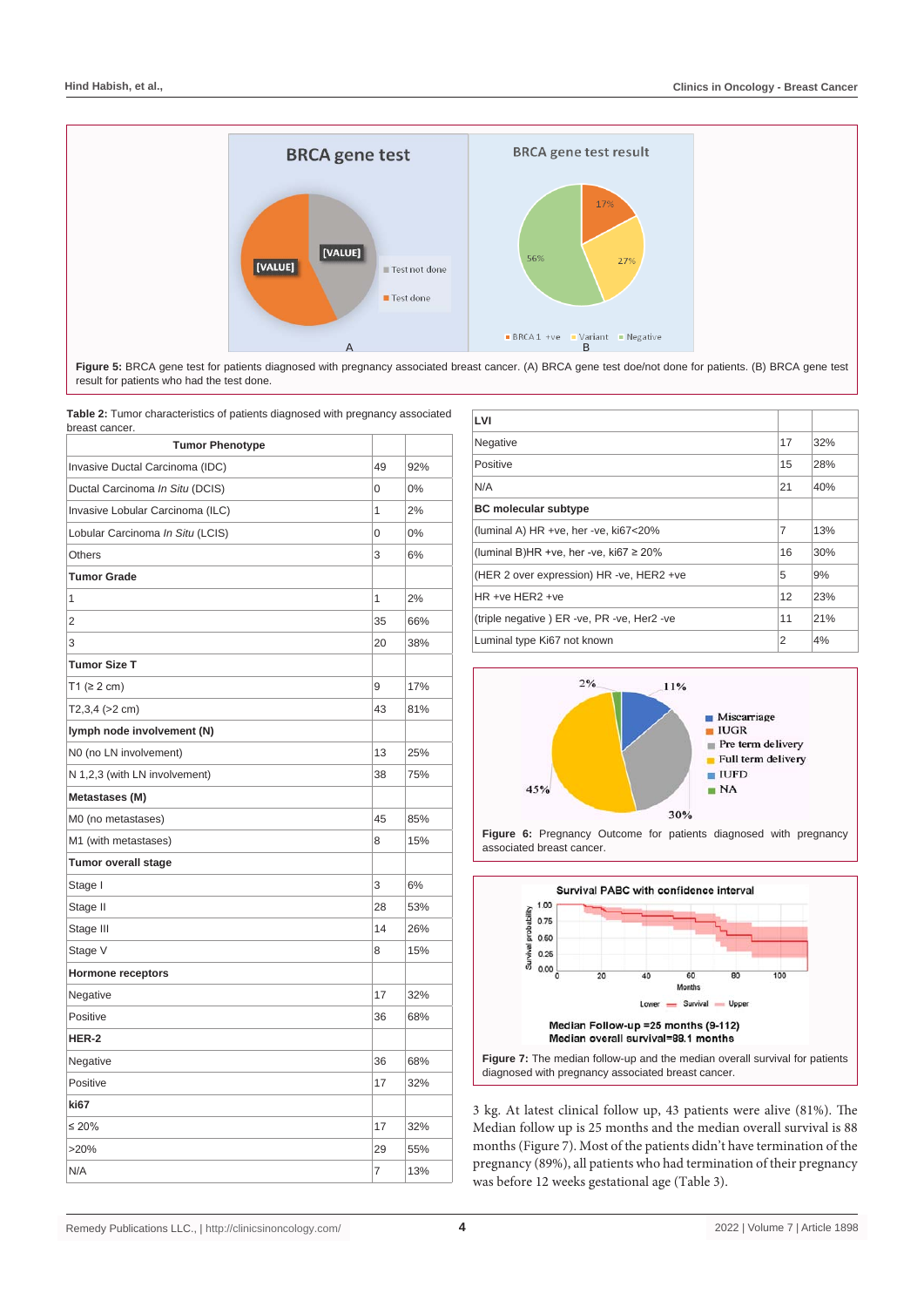**Table 3:** Pregnancy, fetal and maternal outcome for patients diagnosed with pregnancy associated breast cancer.

| <b>Pregnancy out come</b>       |              |     |
|---------------------------------|--------------|-----|
| Miscarriage                     | 6            | 11% |
| <b>IUGR</b>                     | $\mathbf 0$  | 0%  |
| Pre term delivery               | 16           | 30% |
| Full term delivery              | 24           | 45% |
| <b>IUFD</b>                     | 0            | 0%  |
| <b>NA</b>                       | 1            | 2%  |
| Fetal out come                  |              |     |
| Birth weight                    | $3(1.3-4.5)$ |     |
| Alive                           | 39<br>74%    |     |
| A live with complications       | 1            | 2%  |
| Maternal come                   |              |     |
| A live                          | 43           | 81% |
| Dead                            | 10           | 19% |
| <b>Termination of Pregnancy</b> |              |     |
| Yes                             | 6            | 11% |
| <b>No</b>                       | 47           | 89% |

**Table 4:** Risk factors correlated with pregnancy outcome in patients diagnosed with pregnancy associated breast cancer

|                                               | <b>Pregnancy outcome</b>                                      |                       |         |  |
|-----------------------------------------------|---------------------------------------------------------------|-----------------------|---------|--|
| <b>Variables</b>                              | None full term<br>(miscarriage, IUGR, pre<br>term, IUFD) n=24 | Full term<br>$n = 29$ | P-value |  |
| <b>Age of Diagnosis</b>                       |                                                               |                       |         |  |
| $<$ 40 $yrs$                                  | 20 (51%)                                                      | 19 (48%)              | 0.14    |  |
| $\geq 40$ yrs                                 | 4 (29%)                                                       | 10 (71%)              |         |  |
| <b>Gestational Age at</b><br><b>Diagnosis</b> |                                                               |                       |         |  |
| <12 weeks                                     | 2(15%)                                                        | 11(85%)               | 0.18    |  |
| $\geq$ 12 weeks                               | 7(37%)                                                        | 12 (63%)              |         |  |
| Parity                                        |                                                               |                       |         |  |
| <3                                            | 11 (48%)                                                      | 12 52%)               | 0.74    |  |
| $\geq 3$                                      | 13 (43%)                                                      | 17 (57%)              |         |  |
| F/H                                           |                                                               |                       |         |  |
| Yes                                           | 3(33%)                                                        | 6(67%)                | 0.42    |  |
| <b>No</b>                                     | 21 (48%)                                                      | 23 (52%)              |         |  |
| <b>Breast Feeding</b>                         |                                                               |                       |         |  |
| Yes                                           | 8(42%)                                                        | 11(58%)               | 0.83    |  |
| <b>No</b>                                     | $1(50\%)$                                                     | $1(50\%)$             |         |  |
| Hormonal Use (OCP,<br>induction, IVF)         |                                                               |                       |         |  |
| Yes                                           | 2(67%)                                                        | 1(33%)                | 0.46    |  |
| <b>No</b>                                     | 22 (45%)                                                      | 27 (55%)              |         |  |

#### **Risk factors correlated with pregnancy outcome**

We looked at age at the time of diagnosis, gestational age at the time of diagnosis, parity, FH of breast/ovarian cancer, history of breast feeding and history of hormonal use; none of those risk factors is found to be correlated to pregnancy outcome with significant P value (Table 4).

The trend observed is that: Age of 40 or more at the time of

**Table 5:** Risk factors correlated with fetal outcome in patients diagnosed with pregnancy associated breast cancer.

|                       | <b>Fetal outcome</b> |                                              |                                                |  |  |
|-----------------------|----------------------|----------------------------------------------|------------------------------------------------|--|--|
| Variables             | Alive                | A live with<br>complications/<br>still birth | P-value                                        |  |  |
| Age                   |                      |                                              |                                                |  |  |
| $<$ 40 $yrs$          | 30 (73%)             | 11 (27%)                                     | 0.782271843                                    |  |  |
| $\geq 40$ yrs         | 9(69%)               | 4(31%)                                       |                                                |  |  |
| GA                    |                      |                                              |                                                |  |  |
| <12 weeks             | 5(33%)               | 10 (67%)                                     |                                                |  |  |
| $\geq$ 12 weeks       | 17 (89%)             | 2(11%)                                       | 0.000670852                                    |  |  |
| Parity                |                      |                                              |                                                |  |  |
| $3$                   | 16 (59%)             | 11 (41%)                                     |                                                |  |  |
| $\geq 3$              | 23 (85%)             | 4 (15%)                                      | 0.033440639                                    |  |  |
| F/H                   |                      |                                              |                                                |  |  |
| Yes                   | 5(56%)               | 4(44%)                                       |                                                |  |  |
| N <sub>o</sub>        | 34 (77%)             | 10 (23%)                                     | 0.178155196                                    |  |  |
| <b>Breast Feeding</b> |                      |                                              |                                                |  |  |
| Yes                   | 9                    | $\Omega$                                     | The Fisher exact test statistic<br>value is 1. |  |  |
| No                    | 11                   | $\Omega$                                     | The result is not significant at<br>p<0.05.    |  |  |
| <b>Hormonal Use</b>   |                      |                                              |                                                |  |  |
| Yes                   | 2                    | 0                                            | The Fisher exact test statistic<br>value is 1. |  |  |
| No                    | 37                   | $\Omega$                                     | The result is not significant at<br>p<0.05.    |  |  |

diagnosis & diagnosis at 12 weeks GA or earlier is linked to good pregnancy outcome.

#### **Risk factors correlated with fetal outcome**

Our analysis showed that factors associated with good fetal outcome are;  $\geq$  12 weeks gestational age at the time of diagnosis and parity of  $\geq$  3 at diagnosis. Eight nine percent of patients who were diagnosed at 12 weeks gestation or later had alive healthy babies compared to 33% for patients who were diagnosed before 12 weeks gestation (P=0.0006) and 85% of patients with high parity has alive healthy babies compared to 59% for patients with parity <3 (P=0.033) (Table 5).

#### **Risk factors correlated with maternal outcome and survival**

Multivariate logistic regression of our data showed that high parity of 3 or more at the time of breast cancer diagnosis, lymph node involvement, and presence of LVI and high ki67 of 20% or more are correlated with lower survivals (OR=54.08 - P=0.03, OR=9.9 - P=0.05-, OR=16.6 - P=0.05, OR=18.3 - P=0.04 respectively) (Table 6).

# **Discussion**

This project is the first nationwide review of women with PABC in the state of Qatar. We included all patients with breast cancer diagnosed during pregnancy and/or lactation or during the 12 months following delivery treated at Hamad Medical Corporation in the state of Qatar between 2011 and 2019. The following elements were analyzed: Patient demographics, clinic- pathological features of the disease, risk factors related to PABC, presence of BRCA gene mutation, pregnancy, fetal & maternal outcomes and the survival rate.

We were able to re-demonstrate the previous finding of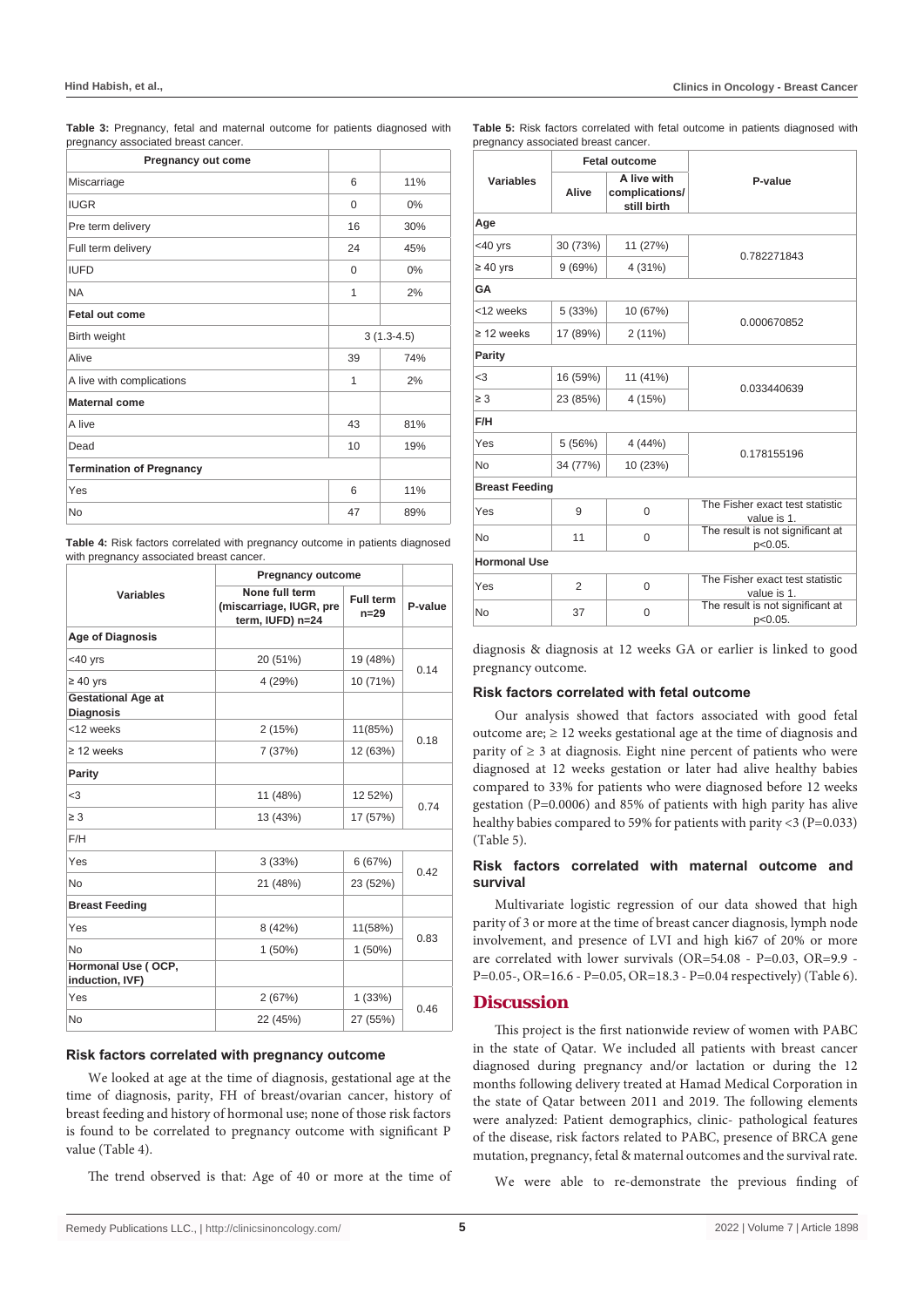| Table 6: Risk factors correlated with maternal outcome and survival in patients |
|---------------------------------------------------------------------------------|
| diagnosed with pregnancy associated breast cancer.                              |

| <b>Variables</b>                    | ΟR             | P-value                         | 95% CI         |  |
|-------------------------------------|----------------|---------------------------------|----------------|--|
| Age                                 |                |                                 |                |  |
| <40 yrs                             |                | 1                               |                |  |
| <40 yrs                             | 0.11           | 0.34<br>(0.01, 2.96)            |                |  |
| <b>Gestational Age at Diagnosis</b> |                |                                 |                |  |
| <12 weeks                           | 1              |                                 |                |  |
| $\geq$ 12 weeks                     | 0.69           | 0.81<br>(0.3, 3.01)             |                |  |
| <b>Parity</b>                       |                |                                 |                |  |
| $3$                                 |                | $\mathbf{1}$                    |                |  |
| $\geq 3$                            | 54.1           | 0.03                            | (29.86, 96.53) |  |
| F/H                                 |                |                                 |                |  |
| Yes                                 | 1              |                                 |                |  |
| <b>No</b>                           | 0.31           | 0.57                            | (1.49, 10.73)  |  |
| <b>Tumor Grade</b>                  |                |                                 |                |  |
| $2$                                 | 1              |                                 |                |  |
| $\geq 2$                            | 0.09           | 0.28<br>(0.01, 2.28)            |                |  |
| <b>Tumor stage</b>                  |                |                                 |                |  |
| $\leq$                              |                | 1                               |                |  |
| $\geq$                              | 0.84           | 0.88<br>(0.16, 5.09)            |                |  |
| no-of positive LN                   |                |                                 |                |  |
| $<$ N1                              | $\overline{1}$ |                                 |                |  |
| $\geq N1$                           | 9.9            | $\approx 0.05$<br>(3.16, 28.05) |                |  |
| <b>Molecular subtype</b>            |                |                                 |                |  |
| Others                              | 1              |                                 |                |  |
| Triple negative                     | 1.54           | 0.8                             | (0.54, 9.58)   |  |
| LVI                                 |                |                                 |                |  |
| -ve                                 | 1              |                                 |                |  |
| $+ve$                               | 16.5           | 0.05                            | (6.76, 91.44)  |  |
| <b>Ki67</b>                         |                |                                 |                |  |
| $<$ 20%                             | 1              |                                 |                |  |
| $\geq 20\%$                         | 18.1           | 0.04<br>(8.49, 87.55)           |                |  |
| <b>BRCA 1/2</b>                     |                |                                 |                |  |
| Yes                                 |                | 1                               |                |  |
| No                                  | 1.58           | 0.72                            | (0.49, 8.06)   |  |

Asgeirsson et al. [11] concluding that the prevalence of PABC in 3.2%. Most of our patients were young (<40 years old). We found that family history of breast/ovarian cancer and high parity at the time of diagnosis are frequently observed in PABC among all risk factors which are consistent with the finding by Ningqi et al. [12]. Early age of menarche (13 years) was noticed in PABC patients [4,13].

Our current analysis showed that the most common histological type of breast cancer during pregnancy is Invasive ductal carcinoma confirming the previous finding by Polivka et al. [14]. Large size tumors (>2 cm) were noticed in high percentage of PABC population as shown by Langer et al. [15]. Moreover, most patients had lymph node involvement at the time of diagnosis as previously observed by Halaska et al. [16]. We found that BRCA1 mutation was more evident in PABC patients than BRCA2 which confirms the previous findings of Rouzier et al. [1]. In contrary to previous studies, this

review showed that most tumors are hormone receptor positive and HER2 negative. This is a new finding which might be related to tumor characteristics in the Middle East, however, this need to be further evaluated in a larger sample size. Our study showed that the most common breast cancer molecular subtype in pregnant women is luminal B (HR positive, HER2 negative, Ki $67 \ge 20\%$ ).

Our data showed that most pregnant ladies with breast cancer had full term delivery of healthy babies with average weight of 3 kg as shown by Halaska et al. [16]. Few patients had termination of pregnancy as a consequence of their diagnosis as observed by Rouzier et al. [1]. In our cohort, we have superior overall survival (7.3 years) compared to previous study by Ali et al. [17] (4.9 years). This difference might be attributed to the higher percentage of positive hormone receptor cases in our cohort and to the advances of local and systemic therapy.

As per our data, none of the risk factors examined were correlated to pregnancy outcome. Factors found to be associated with good fetal outcome are; diagnosis at  $\geq$  12 weeks gestational age and high parity (of 3 or more) at the time of breast cancer diagnosis. Our analysis showed that, of the patient characteristics, high parity of 3 or more is associated with bad maternal outcome. Of the tumor characteristics, factors correlated to poor survival are; lymph node involvement, presence of LVI and high ki67  $\geq$  20% as previously reported by Cianfrocca et al. [18]. Triple negative & HER2 enriched tumors were less representative in our cohort because most of the tumors were hormone receptor positive.

# **Conclusion**

The assessment and management of women with PABC requires a multidisciplinary approach. The treatment of this unique group of breast carcinoma patients' needs to be carefully planned with consideration of factors related to fetal, pregnancy and maternal outcome.

As the objective is to cure the mother and to deliver a healthy baby simultaneously, through discussion with the patients about risk & benefit of all therapeutic options is a key to best individualized patient care and outcome.

Further research in the era of breast cancer during pregnancy/ lactation will help to identify other risk factors for PABC and its relation to the outcome which will help to formulate the best plan of care for the patient and the baby. Through the application of precision medicine, such studies could contribute to improving survival by incorporating those risk factors in the treatment recommendation on individual bases.

# **Acknowledgement**

This publication was made possible by Hamad Medical Corporation support and funds. We give special thanks to staff at the Hamad Medical Corporation (National Center for Cancer Care & Research, Hamad General Hospital, Women Hospital) who helped us with this review. We thank our nurses at the cancer genetic program: Nawal Bakheet Salem Abdulla, Sitti Apsa Albani Kusasi, Nema Mahmoud Ghobashy Abdou.

### **Funding**

All funding is from Hamad Medical Corporation.

# **References**

1. [Rouzier R, Mir O, Uzan C, Delaloge S, Barranger E, Descamps P, et al.](http://www.cngof.fr/pratiques-cliniques/guidelines/apercu?path=RPC_Ksein_et%2Bgrossesse_en.pdf&i=225)